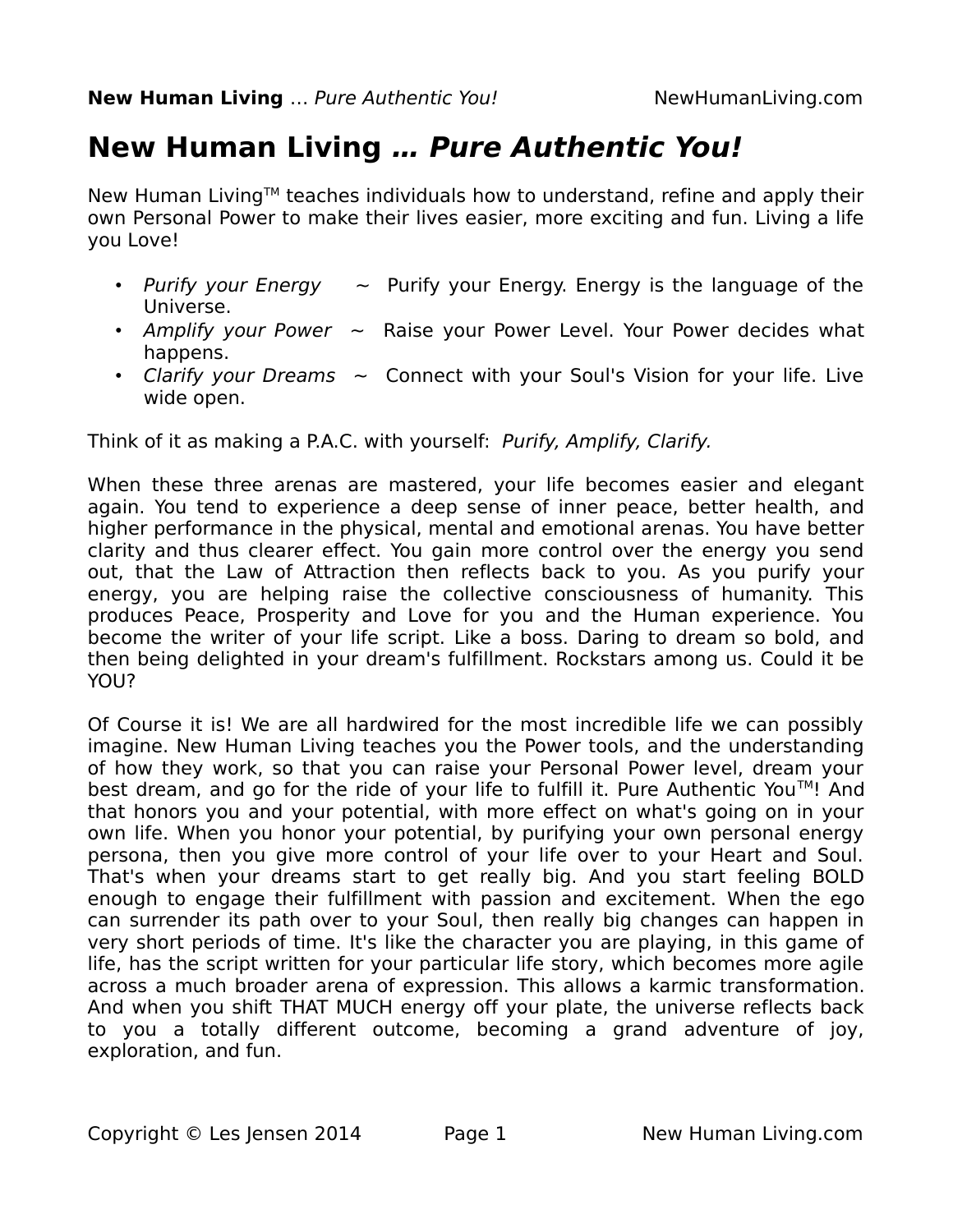# **Cleansing Your Karma**

The way to achieve maximum effect from using the New Human Living principles is to consciously be aware of the full spectrum of Karma's influence and effect in your life. Allowing more of a total personal alignment. Allowing bigger and bigger karmic patterns to resolve from your subconscious. By staying in alignment with your own Heart and Soul, you are able to transform your life, and spread a sense of joy, compassion and happiness to everyone you meet. This raises the collective consciousness, and transforms the karmic momentum of the collective human story. Thank you for honoring your own personal part in this human play.

The basic HED principles are based on your Personal Power level. A level that indicates how much of your Power is located in your subconscious as Karma, and how much is available to your Heart and Soul. The more Power you have available, the more fun life becomes. Living a life you truly enjoy. When your Personal Power is low, you tend to stay in repetitive patterns that have been prominent your whole life. As you restore your Personal Power, you resolve the old subconscious patterns in your Karma, and create the role and genres you want to live out in your life.

It's like you're playing the role of an actor/actress in a movie, and your role is portraying a couple of prominent archetypes of sorts, and the role doesn't change much at all. Time passes, and the role is identical. Because the Power level isn't changing. The archetypal role is just repeating itself. Over and over. In your subconscious. But you can go in there and break it up and root it out, restoring more and more of your Personal Power. By engaging the New Human Living principles, you release the archetypes you don't want, and install the ones you do. At New Human Living, we honor the choices that are always yours. We don't tell you what to think or choose, just how to optimally use more and more of your Personal Power to live the life you love. Pure Authentic You™.

If you imagine the storyline you have been playing out in your life, there is an equivalent amount of energy in the subconscious as your Personal Karma that promotes more and more of the same. New Human Living teaches how you can start dissolving it. As you release the old, completely new genres or roles become available from which to choose. Then there is no energy within you that is contrary to your dreams. You can actually live the life you want to live. When you have reached that Pure Authentic You, your wand works, and a smile comes over your Heart and Soul. And those are the days themselves. The story of you living in your authentic flow.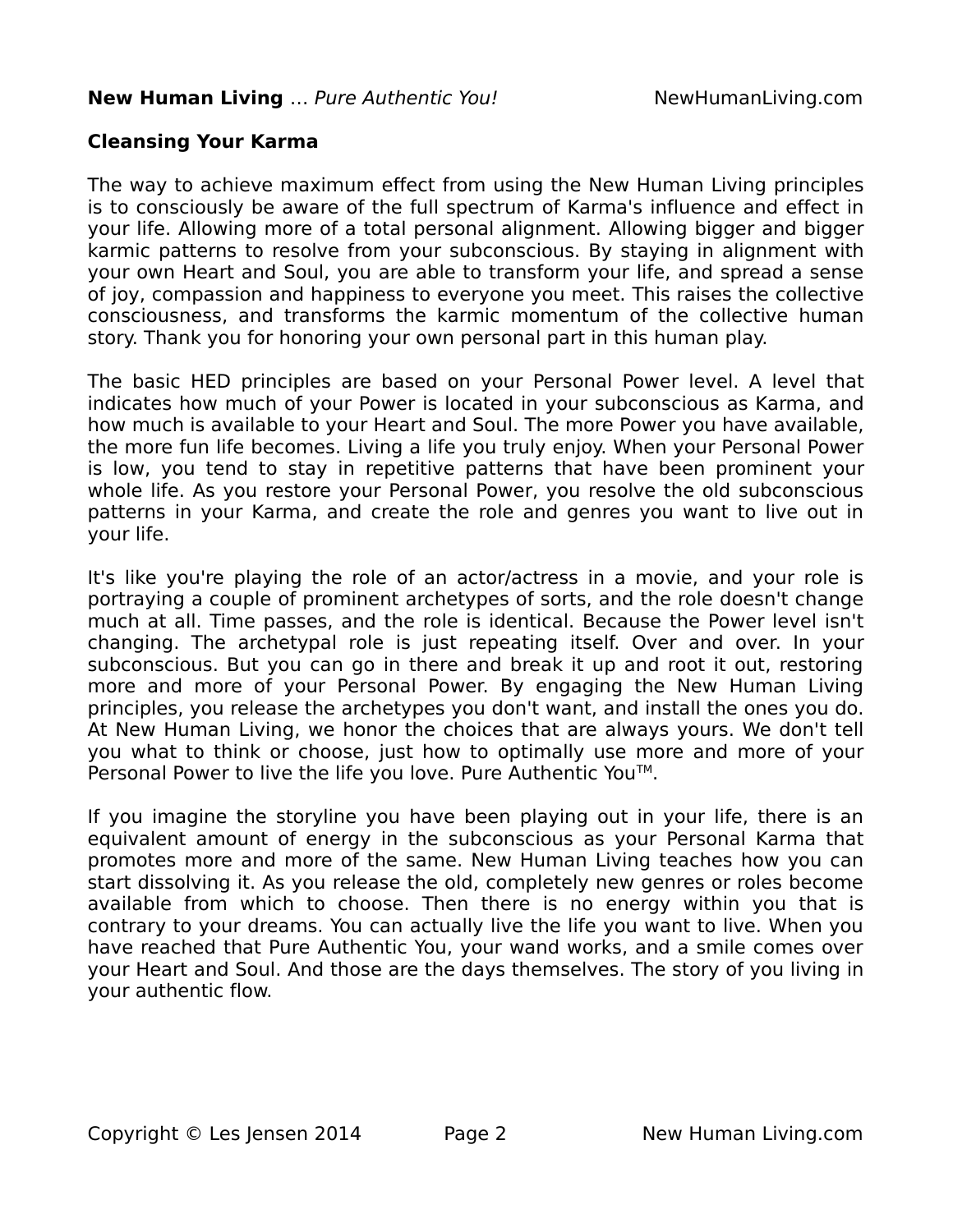# **Conscious Body ScanTM**

The Conscious Body Scan™ addresses the Emotional Energy Body. This process connects you to your subconscious feelings. And provides you with a broader set of emotional tools. And the ability to feel your feelings, and then move on. When our Emotional Energy Bodies are ladened with Karma, we tend to stay in more of a state of emotional re-action. Which always creates the same re-sults. A karmic stalemate. So by cleaning our Emotional Energy Bodies, we shift bigger and bigger amounts of energy out of our Emotional Energy Body. This allows our Power levels to rise. Which is always to our benefit. A more Powerful you. Our emotions are just messengers. They are only REPORTING the status of the moment. The only time they have a bigger negative effect is when we don't *allow* ourselves to feel them. That is how they got into our subconscious in the first place. Every moment from all of our lives, past and present. It's like our own karmic book of remembrance. Like your old shoe box, with the pictures of when you were a kid. Moments in our past, when we were not able to accept what was happening in the moment. A recorded history of everything we didn't allow ourselves to feel in the moment. There is nothing to worry about here. It is always OK. Whatever you have accumulated is fine. That IS the story, the journey of life itself. Once you resolve that old energy, you become free again. The universe has no bias of its own. We are given unconditional approval for whatever we want. In the form of unconditional Love from source consciousness. When you allow the perfect expression of your Heart's Desire, mountains move. You will live in your joy. Loving the divinity of what your authentic expression is in the moment. And fulfilling your most authentic desires and dreams. Talk about Heaven on Earth. Wow. Pure Authentic YOU. Thank you for showing up for yourself.

## **No Thought Meditation**

The 10-minute No Thought Meditation focuses on your Mental Energy Body. In this practice, you are able to reel in your subconscious thinking by taking away what every thought needs. Consciousness. By getting a handle on your subconscious mental momentum, you become more aware of the thoughts that have been previously operating in your subconscious mind. And it also allows you to become better at catching your thoughts changing. You notice when your thinking shifts due to external triggers. So over time, you become able to focus your thoughts in a more direct way. Not influenced by external events. This increases your ability to accomplish the inspiration of your Heart. You might imagine a microphone at a podium. Where each of your thoughts must go, to be thought.

In No Thought Meditation, you are effectively taking the microphone away. So every thought becomes detectable once it shows up out of the silence. You will find so much of your thinking has been running in the background. Hidden in your subconscious thinking all day long. Making up the vast majority of your thoughts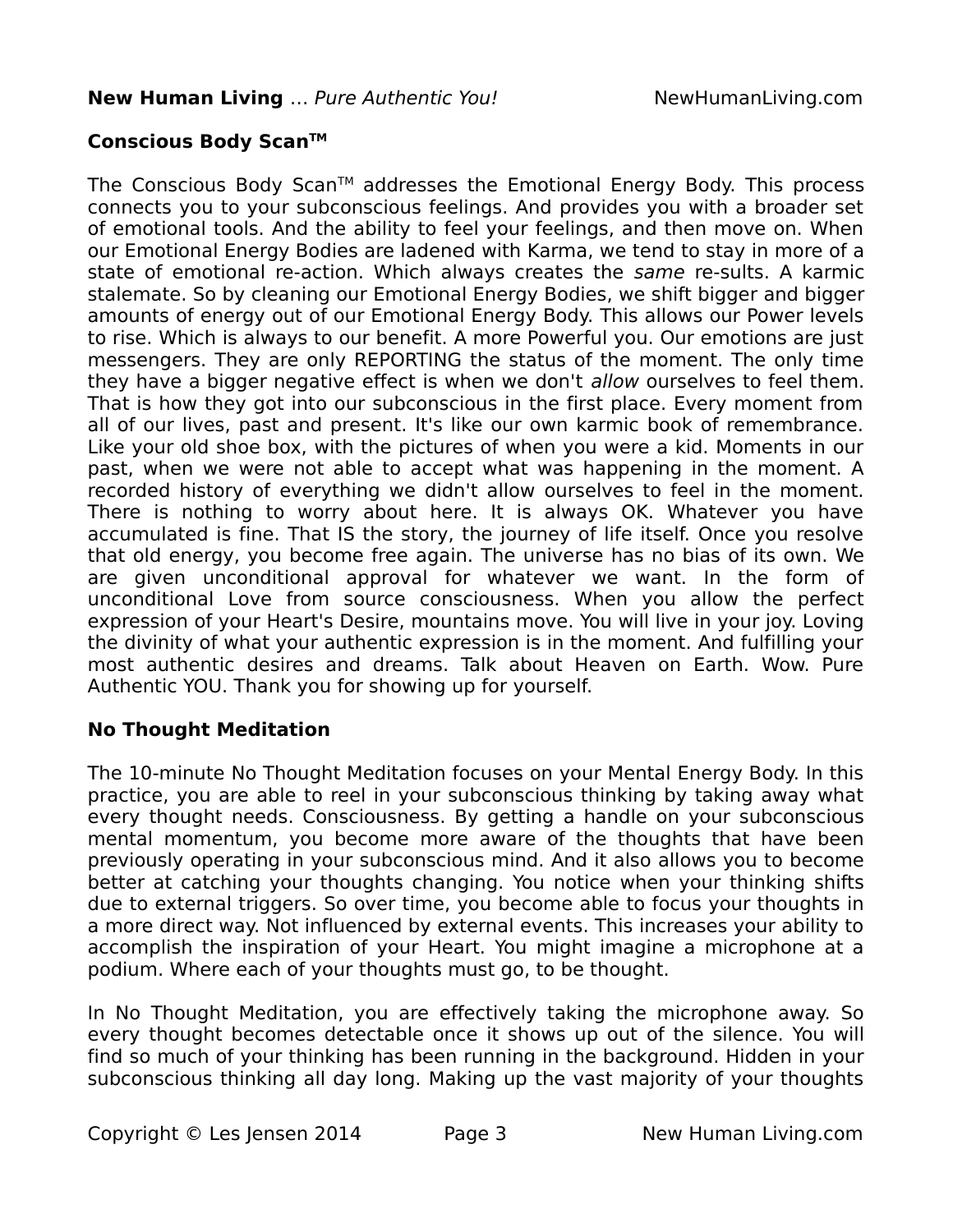#### **New Human Living** ... Pure Authentic You! NewHumanLiving.com

without you even becoming aware of them. Getting those in alignment with your Heart and Soul moves a vast amount of karmic energy back into alignment with your authentic desires and dreams. That is the raw power of the No Thought Meditation. Imagine a pulpit in your head. And any thought that you are having in any one moment, is always the one standing at the microphone. So then you take the microphone away. And for 10 minutes, if any thought pops out, you simply say, "thank you". The thank you is like the period at the end of a sentence. It means we stop here. By thanking it. You release it and go back to no thought. If you find this a difficult task at first, you can take your attention and focus it on your breathing. Not verbally describing your breathing. Just paying attention to how your breathing feels. You are just feeling your breathing in the moment. As you inhale and exhale, you focus on how your body feels while you breathe.

The 10-minute No Thought Meditation is a prominent tool to clear your mental energy space. It allows a much bigger version of you to show up. Bigger in the sense that your Heart and your Soul are the owners that are writing your human story. By taking the time to purify your karmic Mental Energy Body, you are allowing a much bigger thought pattern to set itself up within your own Mental Energy Body. This allows a more powerful mental arena in which to bring your personal inspiration. When this gets well-refined, you don't struggle with anything. No attachment is the only place of total freedom. It doesn't mean you stop caring. Quite the contrary. It's more like your efforts become more intentional, to creating an effect that raises the current story up a notch or two. Not into a more specific genre, but into a more authentic storyline for your personality. If you like your music LOUD, play it that way. If you want to write a racy novel, go do it. You have the freedom to choose everything about your life. No judgment. Pure Authentic You.

The universe itself is unbiased in any way. In other words, you can choose whatever you want, and it will respond exactly the same. It has always been that way. You have total freedom in every moment. A fresh start in each moment. It is our Karma that keeps us in repetitive patterns. Like how we see ourselves and how we see others. To free ourselves up in how we see ourselves is to allow ourselves to paint any picture we want for our future. Letting go of all attachments to the past. It doesn't mean you don't love the people in your life. It's just that you let go of how you thought it would look. So everyone has the freedom to be their own Authentic Selves. The universe has always just reflected your own image back to you. And so much of what your life has looked like has been mostly decided by your subconscious karmic energy.

Once you change your subconscious karmic energy, the universe is right there with you. Just keep cleansing your Karma and increasing your own Personal Power. Remember, the universe will match your progress. Your reflection can turn on a dime, if you do. Which means there is no judgment day. We all have eternal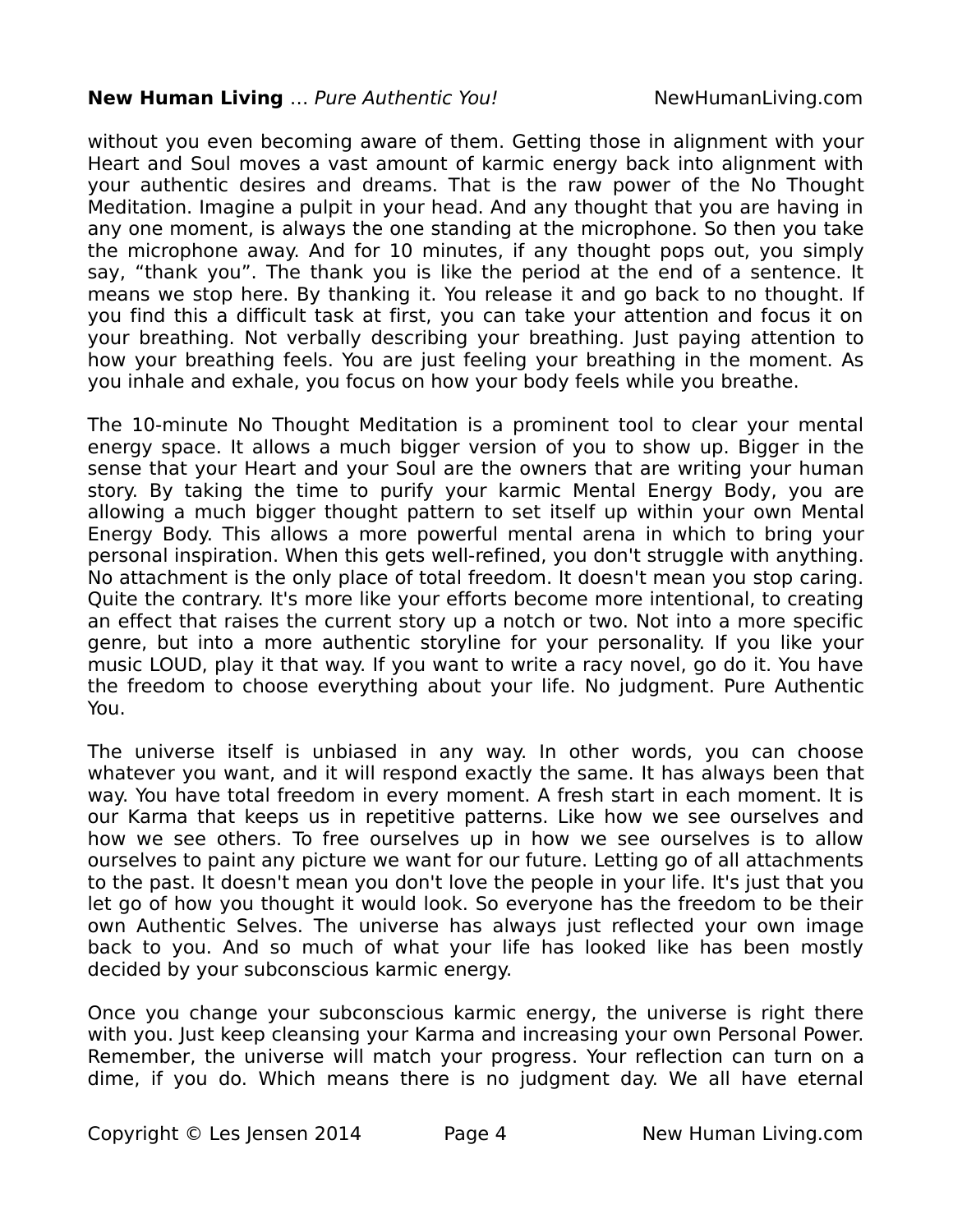#### **New Human Living** ... Pure Authentic You! NewHumanLiving.com

salvation. You are innocent now and always have been. Free in every moment to choose whatever you want. Just look at how crazy humanity has stretched that already. But now it is all changing. Your Heart is writing the script, and your ego is getting it done, which creates flow. Flow brings new information and more choices. And that allows for your Karma to be traversed. Like an actor on a stage, you're there for a reason. Follow your heart. So to get good at clearing your mental karmic energy, is to purify your mental energetic canvas, so that you can paint a more detailed picture. The more attachments you can let go of, the more choices you have to make in this moment and in every moment from now on. Total freedom. At the higher purity arenas, you start to see the visioning of your Soul. And that's when it gets big.

Mentally we get stuck in patterns. The ego is focused on choosing the predictable outcome. Because it is very vested in not stirring the unresolved emotions pot. When we get emotionally upset, our ego can feel threatened and fearful and do drastic things to stop the unsettledness. This happens each time we set off an emotional pattern, whether it is Mental, Emotional, or Spiritual. Or it might be ingrained in our cellular and muscular memories of our physical bodies. Until those patterns are cleared out, our Power will be lower, and our imagination will be more like an old black and white video, compared to the high-definition vision of our life that our Soul has for us. Mentally, to let go of attachments, and be able to stop the ingrained thought habits. And see yourself with fresh eyes again. Where the only thing that can be seen, is that innocent marvel. You. You are free to choose anything you want. You have always been able to do so. Mental karmic tsunamis in our culture are religions and institutions that have put judgments on choices. Karmically this is a collective tragedy. But it's all recoverable. Every Soul makes it out of the shadow, or darkness, just fine.

Spiritually, we open our intuitive channels. This allows an easier choice in the moment that the choice becomes available. We get released, off the hook, for what happens in our life. Our Heart and Soul drive the boat. Our ego is free to relax and enjoy life. It's not like you don't have an effect. Quite the contrary. It IS like you are taking actions in focused periods of time during your day. When you get good at that, things start happening. You have created flow. Karma cannot change, unless there is flow. This produces happiness and a deep sense of inner peace. You are enjoying life. And expressing your passion and purpose. So if you're a singer, you have your own perfect recording studio. Or if you feel compelled to help the poor, you create a powerful, supportive platform for that to happen. Your Heart will know what to do. You're off the hook.

Your Spiritual Energy Body is like a screen on which your Heart and Soul paint, to create your most authentic vibration. To paint the visions of your dreams for you. Vetted for just what you would enjoy in joy. When you have the purity in your four energy bodies, which includes the Physical Body, you allow that perfect vibration